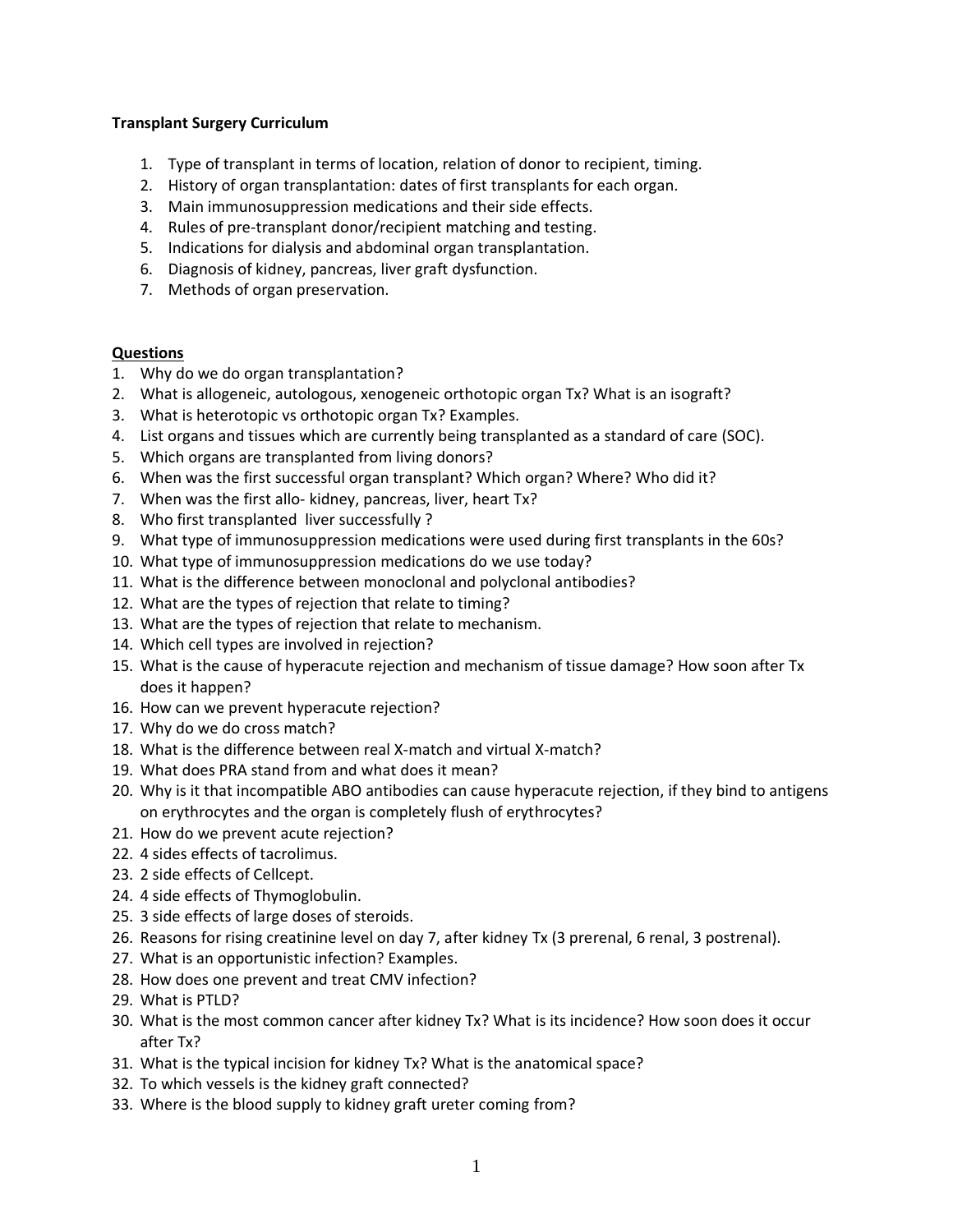- 34. Most common urological complications after kidney Tx.
- 35. How long do Foley and stent stay after kidney Tx?
- 36. How does one recognize that patient is bleeding after kidney Tx?
- 37. When does one suspect DVT?
- 38. Postoperative day (POD) 0 evening, patient after incisional hernia repair, in severe abdominal pain. What do you do first?
- 39. POD 1 after liver  $Tx how$  do we know that the liver graft is working just by looking at the patient?
- 40. POD 2-3 after liver Tx what is the expected trend of AST/ALT and bilirubin?
- 41. What lab values are used to calculate MELD (Model of End Stage Liver Disease)?
- 42. MELD score ranges and their meaning.
- 43. Indications for dialysis (what GFR?).
- 44. Indications for kidney Tx.
- 45. Causes of kidney failure.
- 46. When does a recurrent primary disease cause kidney graft failure?
- 47. Indications for liver Tx (main groups).
- 48. Indications for SPK (simultaneous pancreas-kidney) Tx.
- 49. Indications for PTA (pancreas transplant alone).
- 50. Indications for PAK (pancreas after kidney) Tx.
- 51. Indication for intestine Tx.
- 52. Kidney graft half-life (DD, LD).
- 53. Heart graft half-life.
- 54. Difference between islet auto- and allo- transplant.
- 55. What organs /tissues are being transplanted as experimental procedures?
- 56. Brain death criteria.
- 57. Maximum cold storage preservation time for organs for Tx.
- 58. Methods of controlling variceal bleeding.
- 59. What is TIPS and what are the indications for it?
- 60. What are the signs of pancreas graft dysfunction?

#### **Answers**

- 1. To replace function of the organ, which has failed.
- 2. Allogenic: same species, autologous: own tissue, xenogeneic: different species. Isograft genetically identical (i.e. monozygotic twins).
- 3. Heterotopic -- organ transplanted in the same site as native organ (liver, heart). Orthotopic -- organ transplanted at a different site (kidney, pancreas).
- 4. SOC transplants: Heart, Lungs, Kidney, Liver, Pancreas: PTA Pancreas Transplant Alone, SKP: Simultaneous Pancreas-Kidney Tx, PAK: Pancreas After Kidney Tx, Pancreatic Islet Autotransplantation, Intestine; Tissues: cornea, bone, ligaments, skin.
- 5. Kidneys, liver, small bowel.
- 6. Murray, Boston, kidney, identical twins, 1954.
- 7. '62, '64, '67.
- 8. Thomas Starzl in Pittsburg, PA.
- 9. Imuran (antimetabolite) and steroids.
- 10. Calcineurin inhibitor (cyclosporine, tacrolimus), antibodies (Thymoglobulin, basiliximab), proteasome inhibitor (bortizemib).
- 11. Monoclonal: against single antigens, vs polyclonal: against multiple antigens.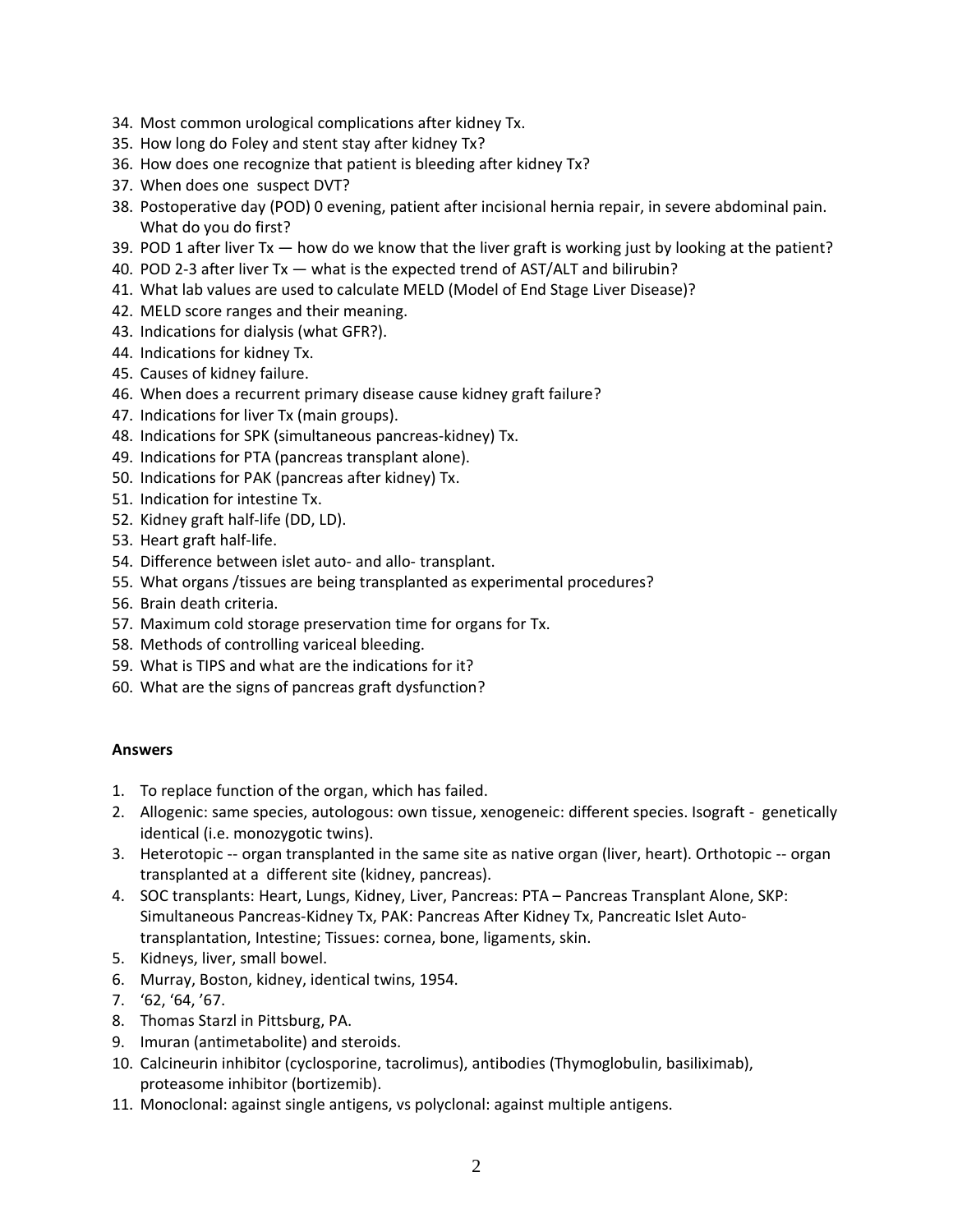- 12. Hyperacute, acute, chronic, accelerated acute.
- 13. Cellular rejection, antibody mediated rejection.
- 14. Antigen presenting cells (macrophages, monocytes), lymphocytes (T, B, plasma cells)
- 15. High level of antibody present in the blood at the time of transplant. Mechanism: thrombosis of blood vessels and necrosis of tissue. Timing: instant.
- 16. Test the donor and the recipient before the transplant surgery for any antibodies that might be incompatible (performing cross match, checking for blood group compatibility).
- 17. To test for the presence of donor specific antibodies (mixing recipient serum with donor cells and checking for rejection).
- 18. Real X-match see above, virtual X-match comparing information about identified donor HLA antigens with information about recipient HLA antibodies identified previously during HLA testing .
- 19. PRA -- panel of reactive antibodies -- test on recipient serum, which detects HLA antibodies. The PRA score is expressed in a range of 0-100%. It provides practical information about frequency of donors in population with antigens which are unacceptable for the recipient (recipient has those HLA antibodies); PRA 0%: patients has no HLA antibodies, PRA 100%: recipient has HLA antibodies against 100% of the population.
- 20. The same antigens are on the surface of endothelium of organ blood vessels; their binding activates complement and causes thrombosis.
- 21. Induction (Thymoglobulin or basiliximab) and maintenance immunosuppression (tacrolimus, mycophenolate, steroids).
- 22. Nephrotoxicity (hyperkaliemia, rising creatinine), neurotoxicity (headache, tremor, seizure), hyperglycemia, HTN.
- 23. GI (diarrhea, nausea, vomiting), neutropenia, anemia, thrombocytopenia.
- 24. 1) Fever, malaise, 2) rash, 3) cytokine release symptoms (tachycardia, hypotension), 4) lymphopenia, anemia, thrombocytopenia.
- 25. Elevated WBC, hyperglycemia, depression/manic attack.
- 26. Prerenal: dehydration, bleeding, infection; renal: UTI, drug toxicity, vascular thrombosis, urine leak, rejection, recurrent disease; postrenal: obstruction (fluid collection, hematuria, urine retention.
- 27. Usually does not develop in healthy people (CMV, EBV, BK, PCP).
- 28. Prevention no vaccine yet. High risk donor CMV IgG positive, recipient CMV IgG negative: 6 months of Valgacyclovir po. Low risk, opposite: 3 months Acyclovir. Intermediate risk: 3 months of Valgacyclovir. Treatment: Valgancyclovir po or Gancyclovir iv.
- 29. Post Transplant Lymphoprolipherative Disease: often in EBV IgG negative patients, positive blood EBV PCR; clinically: recurrent fever, SBO, diarrhea; treatment: lower immunosuppression, Rituxan, chemotherapy; incidence: 2-10%.
- 30. Basal cell skin cancer; 5-10 years after Tx; 20-40% of patients.
- 31. A) Retroperitoneal space: 1) Gibson (hokey stick) incision through oblique abdominal muscles, 2) lateral rectus sheath incision (not muscle incision), 3) midline with pushing peritoneum medially; B) intraperitoneal space: midline.
- 32. External iliac vessels, common iliac vessels.
- 33. Renal artery.
- 34. Urine retention, stenosis of the ureter, urine leak.
- 35. Foley 3 days, double J stent 4-6 weeks.
- 36. 1) Look for/at: blood in the bed, basin, dressing, wound, drain, NGT, rectal bleeding, hematuria, hematemesis, skin color, eyes, agitation; 2) ask nurse and patient for the same, 3) vital signs, 4) labs.
- 37. Unilateral swelling.
- 38. Open the abdominal binder and assess.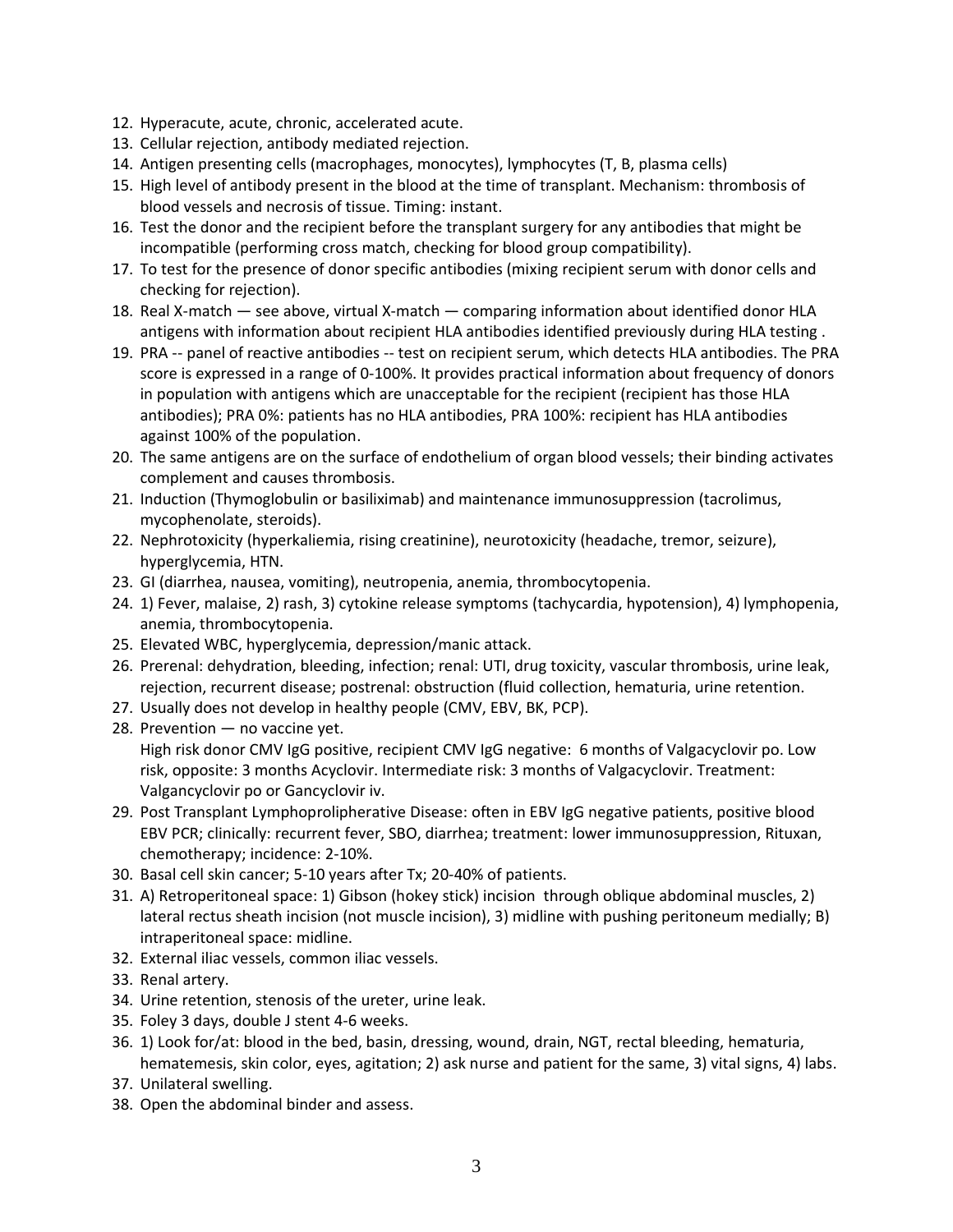- 39. Patient is waking up, making urine, drains are dry, no pressors required.
- 40. AST/ALT down, bilirubin up.
- 41. Serum bilirubin, creatinine (HD), INR.
- 42. MELD 6-40; chance for 3 months survival without liver Tx; 90% -7%. MELD <15 — transplant differed; MELD>17 — indication for Tx.
- 43. No GFR value alone is indication for dialysis. Indications are clinical based on kidney failure and a) fluid overload, b) metabolic acidosis, c) hyperkalemia d) uremia (uremic coagulopathy, uremic encephalopathy, pericarditis) e) poisoning (eg. ethylene glycol which can cause AKF and anion gap metabolic acidosis).

44. Indication for kidney Tx:

- ESRD: patient on dialysis or GFR<20; 2.
- GFR<15 -- CKD stage 5; 3.
- GFR 15-20  $-$  CKD stage 4 (GFR 15-30).

45. Most common causes of kidney disease leading to kidney failure:

- Diabetes
- HTN
- GN (glomerulonephritis) , SLE
- Congenital (eg. polycystic kidney disease, congenital renal hyperplasia)
- $Infections$  pyelonephritis
- 46. Years after Tx: 1) diabetes, 10 years after; 2) FSGS can recur right away; 3) next day after Tx: proteinuria, biopsy, plasmapheresis.
- 47. Below
	- Acute liver failure,
	- acute on chronic liver disease,
	- decompensated cirrhosis (recurrent ascites, recurrent hemorrhage, encephalopathy, hepatopulmonary syndrome, hepatorenal syndrome),
	- liver graft failure.
- 48. Diabetes (T1DM, lean T2DM with low c-peptide) with GFR<20.
- 49. Highly selected T1DM with problematic hypoglycemia and uncontrolled glycemia despite optimal medical therapy with good kidney function.
- 50. T1DM with a stable kidney graft function.
- 51. Short gut syndrome, functional bowel problems.
- 52. DD: 12 yrs, LD: 15 yrs.
- 53. 12-15 years.
- 54. 1) Islet auto- Tx: islets are isolated from patient's own pancreas and infused into portal vein; no immunosuppression required, indication: during total pancreatetomy in patients with chronic pancreatitis and intractable pain. 2) Islet allo- Tx: islets are isolated from cadaveric pancreas and infused into portal vein of T1DM; patients need lifelong immunosuppression.
- 55. Experimental Tx:
	- $\circ$  VCA (Vascularized Composite Allotransplantation) transplantation of multiple tissues such as muscle, bone, nerve and skin, as a functional unit (e.g. a hand, or face) from a deceased donor to a recipient with a severe injury.
	- o Allogeneic islets
	- o Abdominal Wall
	- o Head and Neck: Craniofacial
	- o Head and Neck: Scalp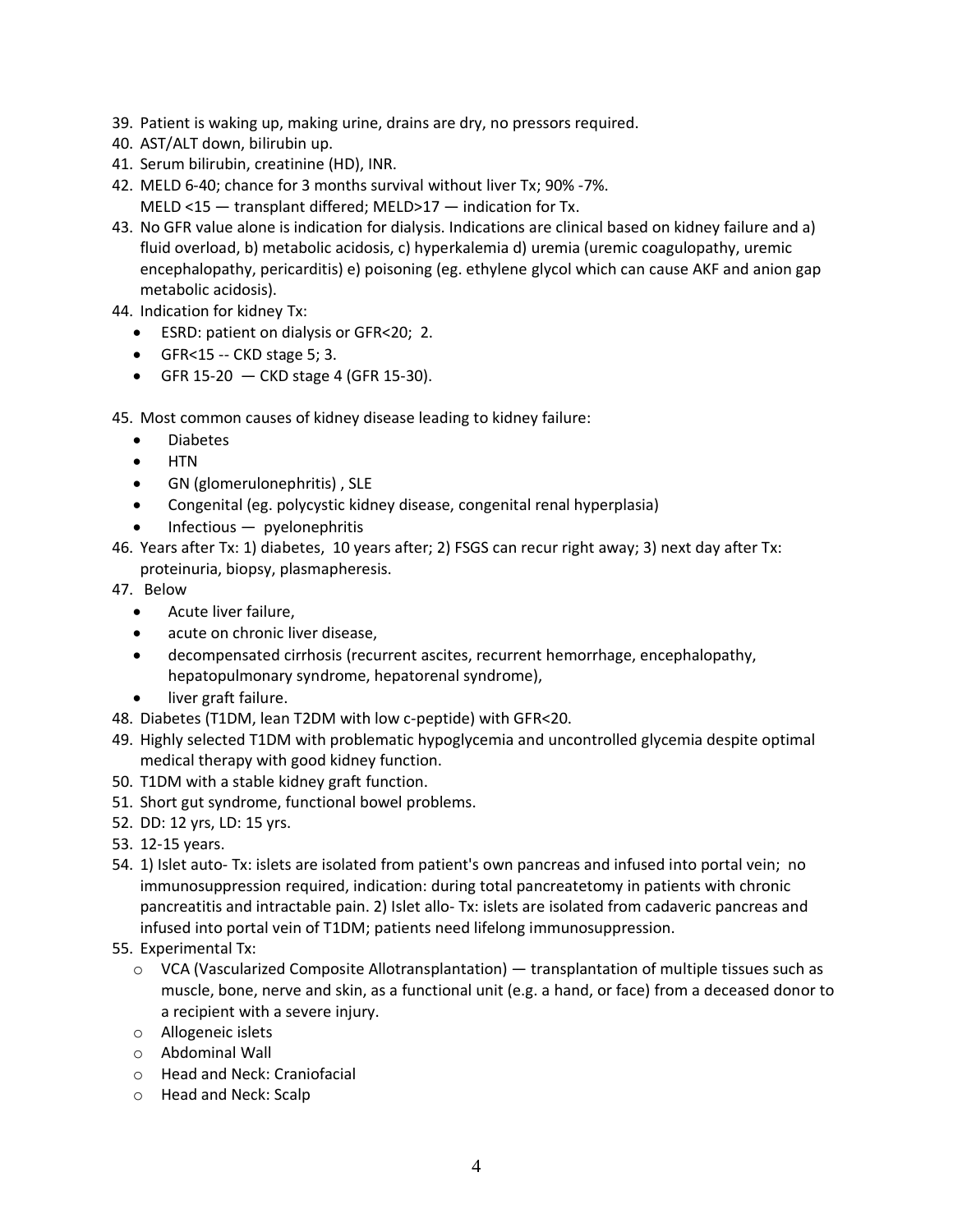- o GU: Penile
- o GU: Uterus
- o Limb (upper/lower, unilateral/bilateral)

56. Clinical criteria included in establishing brain death diagnosis are:

- a) coma with cerebral unresponsiveness,
- b) lack of **brain stem** reflexes and
- c) apnea test with persistence of this conditions for 6-24 hours.
- d) additional testing may be necessary to confirm the diagnosis:
	- i) somatosensory and brainstem auditory evoked potentials
	- ii) electroencephalogram
	- iii) transcranial Doppler USG,
	- iv) magnetic resonance imaging and
	- v) cerebral blood flow
- 57. Maximum time of cold storage organ preservation:
	- heart: 6hrs, lungs:8 hrs, pancreas, liver:12hrs, kidney: 48 hrs (72hrs on pump).
- 58. 1) endoscopic bands, sclerotherapy, injections, 2) TIPPS 3) Sengstaken-Blakmore tube or Linton-Nachlas tube (in the past)
- 59. TIPS: Transjugular Intrahepatic Portosystemic Shunt; indications:
	- Recurrent/persistent esophageal variceal bleeding
	- Refractory ascites or hepatic hydrothorax (resistant to diuretics)
	- Budd-Chiari syndrome
	- As the bridging procedure for patient on the waiting list for liver transplant (disadvantage: encephalopathy)
- 60. Rising blood glucose, pain over the graft, rising amylase/lipase.

# **Some more reading**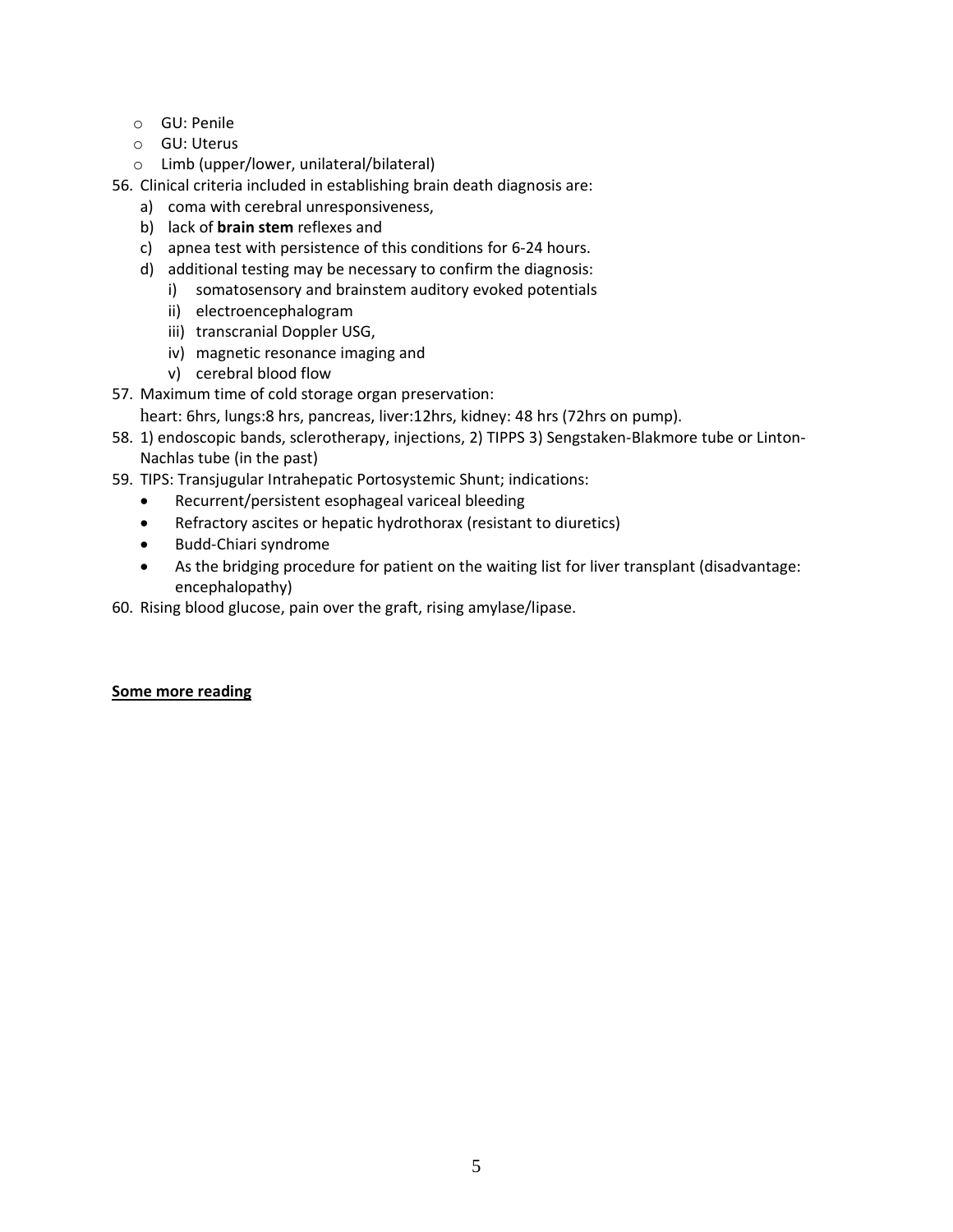# **Fig 1. Pancreas and kidney transplantation**



# **Fig 2. Pancreatic Islet allotransplantation**

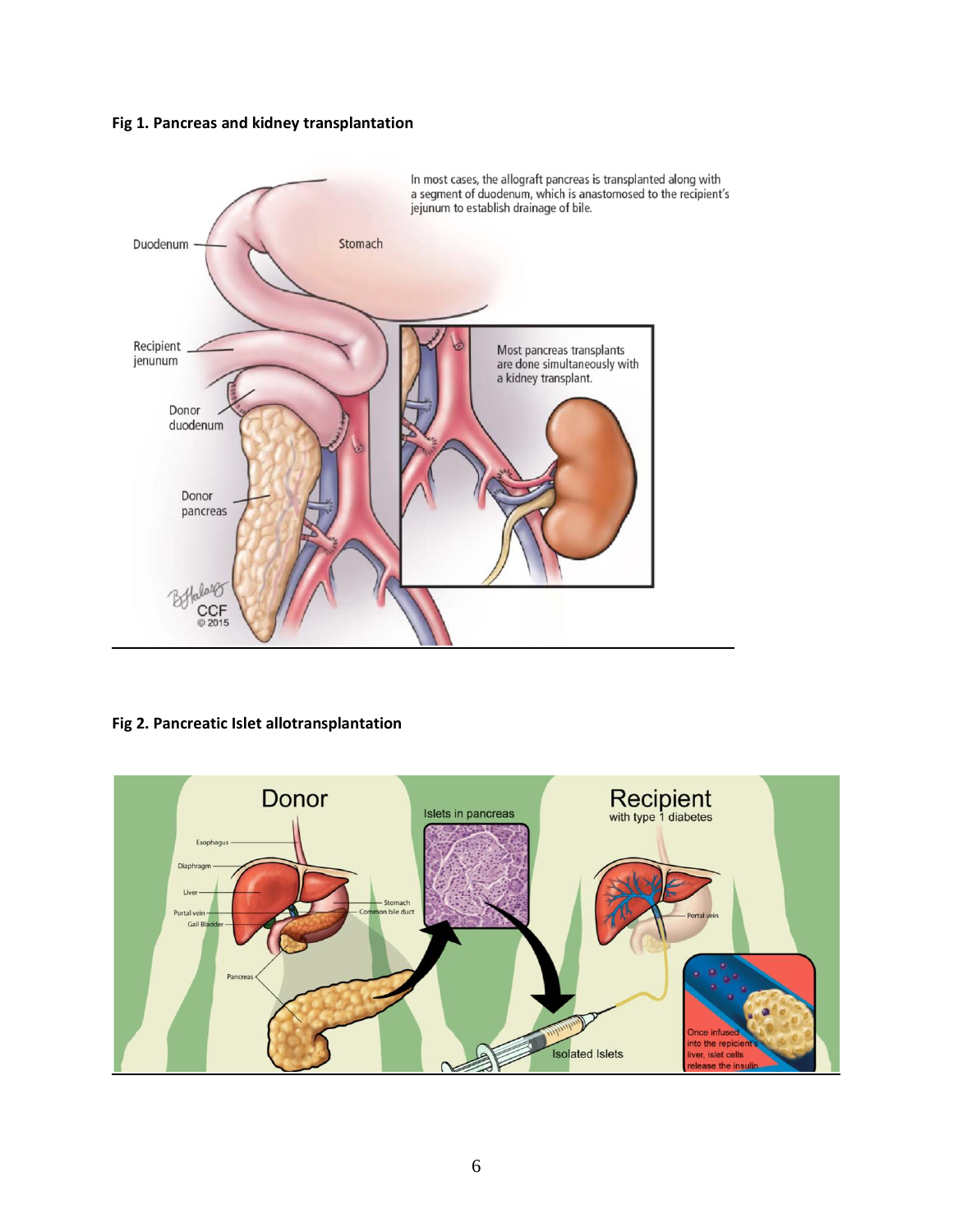# **Fig 3. Liver transplantation**





**Piggy back anastomosis of donor cava to IVC**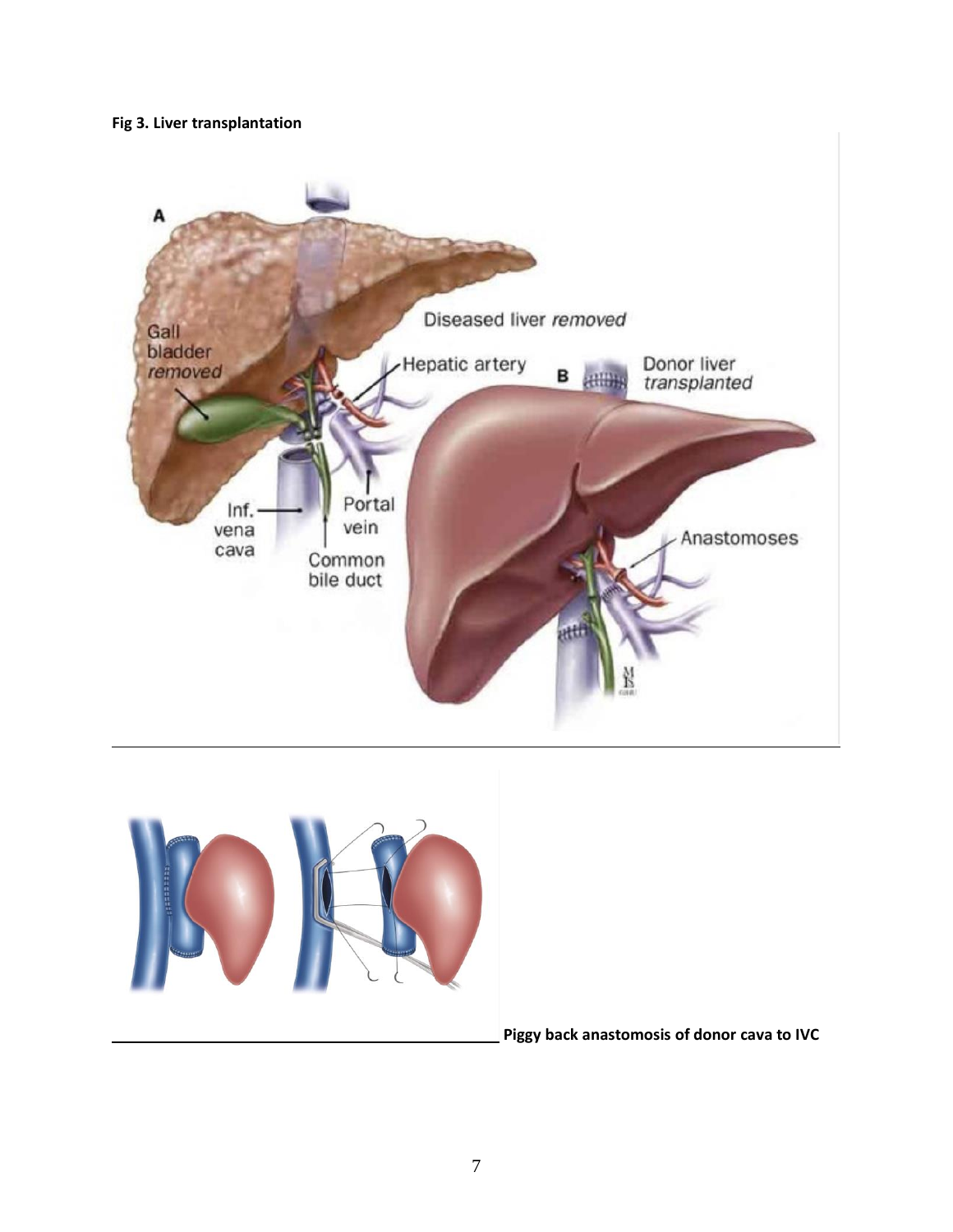# **Fig 5. Total pancreatectomy with islet autotransplantation**



# Criteria for Tx

|               | Indications for transplantation                                                                                                                                                                                                                                                                                                                                  |
|---------------|------------------------------------------------------------------------------------------------------------------------------------------------------------------------------------------------------------------------------------------------------------------------------------------------------------------------------------------------------------------|
| <b>Kidney</b> | ESRD: patient on dialysis or<br>GFR<20,<br>3. GFR $<$ 15 $-$ CKD stage 5<br>4. GFR 15-30 $-$ CKD stage 4<br>The most common kidney diseases that lead to kidney failure:<br><b>Diabetes</b><br>1.<br>2. HTN<br>3. GN (glomerulonephritis), SLE,<br>4. Congenital (eg. polycystic kidney disease, congenital renal hyperplasia,<br>5. Infectious - pyelonephritis |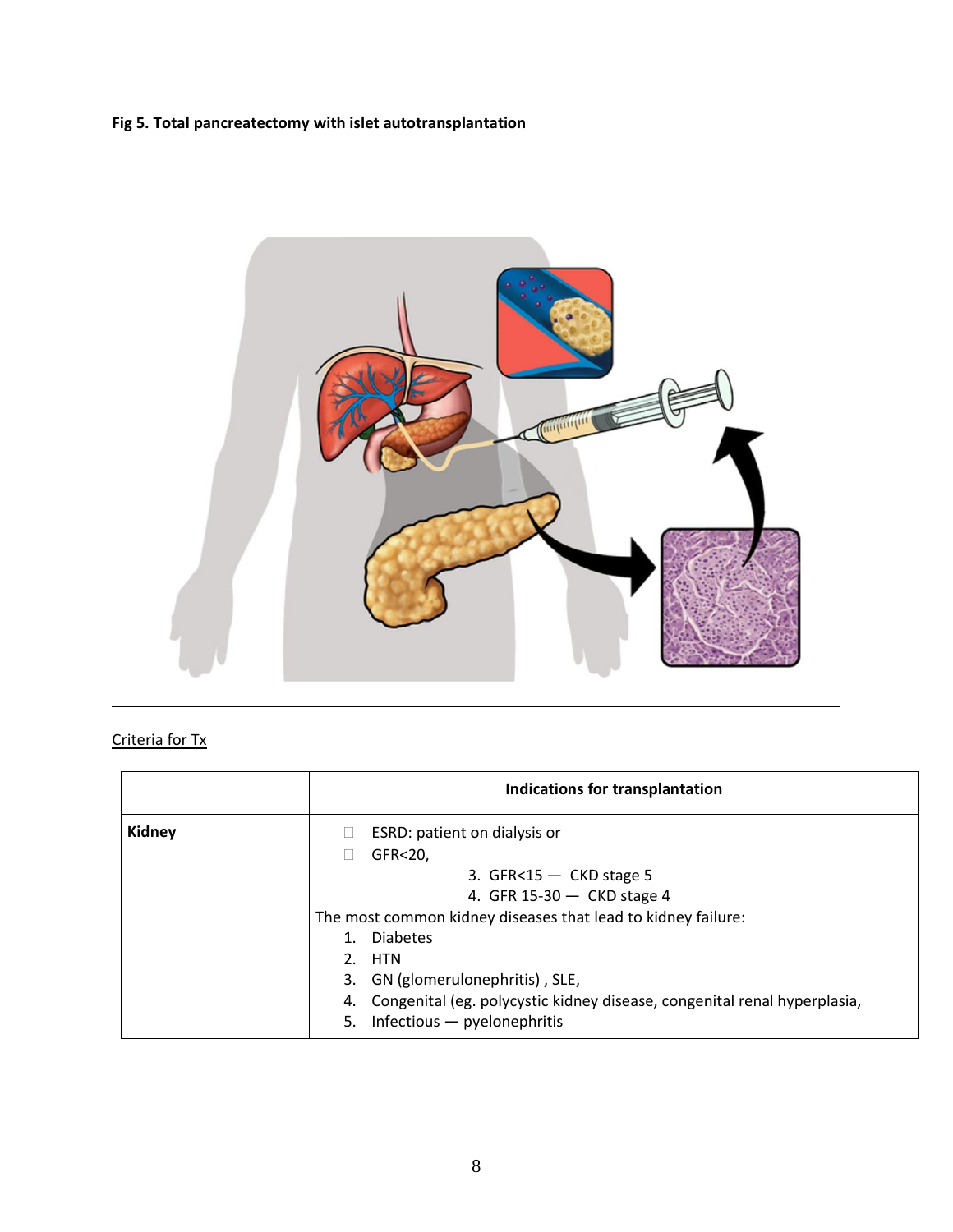| Liver                        | <b>Acute Liver Failure</b>                                                                |  |  |  |
|------------------------------|-------------------------------------------------------------------------------------------|--|--|--|
|                              | Viral<br>$\Box$                                                                           |  |  |  |
|                              | Drug/medication (eg. acetaminophen)/poisoning (eg. wild mushroom<br>$\Box$                |  |  |  |
|                              | Amanita phalloides)                                                                       |  |  |  |
|                              | Ischemia, shock<br>$\Box$                                                                 |  |  |  |
|                              | Metabolic diseases - Wilson's disease<br>$\Box$                                           |  |  |  |
|                              | Autoimmune disease<br>$\Box$                                                              |  |  |  |
|                              | Idiopathic<br>$\Box$                                                                      |  |  |  |
|                              |                                                                                           |  |  |  |
|                              | <b>Decompensated cirrhosis</b>                                                            |  |  |  |
|                              | Hepatitis C and B<br>$\Box$                                                               |  |  |  |
|                              | Non-alcoholic steatohepatitis<br>$\Box$                                                   |  |  |  |
|                              | Alcohol<br>$\Box$                                                                         |  |  |  |
|                              | Cholestatic disease (primary biliary cirrhosis, primary sclerosing cholangitis,<br>$\Box$ |  |  |  |
|                              | secondary biliary cirrhosis, vanishing bile duct)                                         |  |  |  |
|                              | Autoimmune<br>$\mathbb{R}^n$                                                              |  |  |  |
|                              | Metabolic (alpha-1 antitripsin deficiency, hemochromatosis, Wilson's<br>$\Box$            |  |  |  |
|                              | disease)                                                                                  |  |  |  |
|                              | Malignancy (HCC, cholangiocarcinoma)<br>$\Box$                                            |  |  |  |
|                              | Cryptogenic<br>$\Box$                                                                     |  |  |  |
|                              |                                                                                           |  |  |  |
|                              | <b>Systemic complications of liver disease</b>                                            |  |  |  |
|                              | Hepatopulmonary syndrome                                                                  |  |  |  |
|                              | <b>Benign liver conditions</b>                                                            |  |  |  |
|                              | Polycystic liver disease<br>$\Box$                                                        |  |  |  |
|                              | Chronic Budd-Chiari syndrome<br>$\Box$                                                    |  |  |  |
|                              | Metabolic conditions with systemic disease                                                |  |  |  |
|                              | Primary oxaluria<br>$\Box$                                                                |  |  |  |
|                              | Familial amyloidosis                                                                      |  |  |  |
|                              | Urea cycle deficiencies<br>$\Box$                                                         |  |  |  |
|                              | Glycogen storage disease                                                                  |  |  |  |
|                              |                                                                                           |  |  |  |
|                              | <b>Congenital liver disease</b>                                                           |  |  |  |
|                              | <b>Biliary atresia</b>                                                                    |  |  |  |
|                              | <b>Re-transplantation</b>                                                                 |  |  |  |
|                              | Primary non-function<br>$\Box$                                                            |  |  |  |
|                              | Recurrent disease with graft dysfunction<br>$\Box$                                        |  |  |  |
|                              | Vascular complications<br>$\mathbf{L}$                                                    |  |  |  |
|                              | <b>Biliary complications</b><br>$\Box$                                                    |  |  |  |
|                              |                                                                                           |  |  |  |
| <b>Pancreas/Kidney (SPK)</b> | Diabetes (T1DM, lean T2DM with low c-peptide) with<br>$\mathbf{L}$                        |  |  |  |
|                              | <b>GFR&lt;20</b>                                                                          |  |  |  |
|                              |                                                                                           |  |  |  |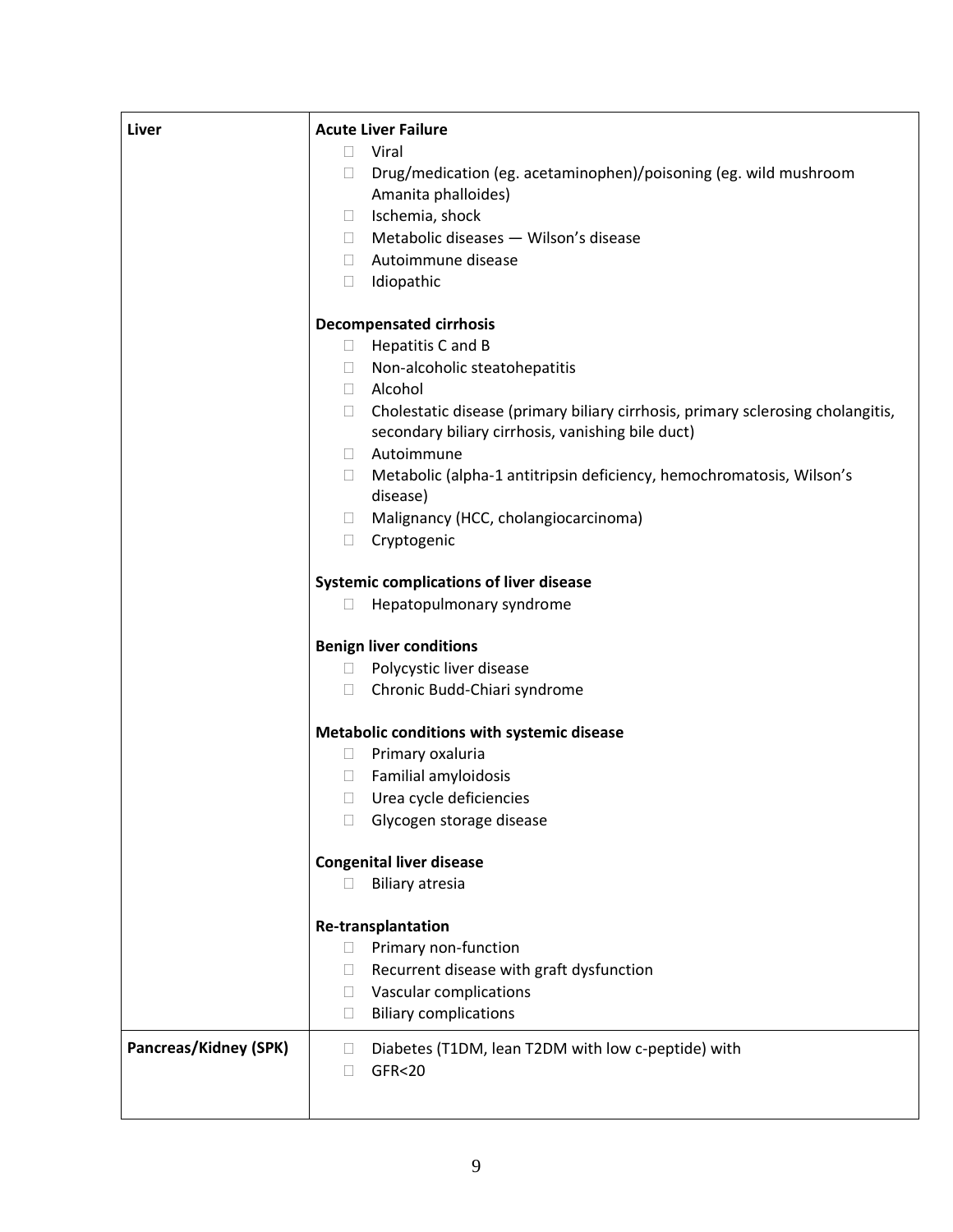| PTA or<br><b>Islet Transplant Alone</b><br>(experimental)    | Highly selected T1DM with problematic hypoglycemia and uncontrolled<br>glycemia despite optimal medical therapy with<br>good kidney function |
|--------------------------------------------------------------|----------------------------------------------------------------------------------------------------------------------------------------------|
| <b>PAK or</b><br><b>Islet After Kidney</b><br>(experimental) | T1DM with a stable kidney graft function                                                                                                     |
| <b>Intestine</b>                                             | Short gut syndrome, functional bowel problems                                                                                                |

|              | Graft survival (%)<br><b>Cadaveric</b> |           | Graft survival (%)<br>Living donor |        |
|--------------|----------------------------------------|-----------|------------------------------------|--------|
|              | 1 year                                 | 5 year    | 1 year                             | 5 year |
| Kidney       | 93                                     | 74        | 97                                 | 86     |
| Liver        | 89                                     | 72        | 88                                 | 77     |
| Lung         | 87                                     | 52        |                                    |        |
|              |                                        |           |                                    |        |
| $SPK -$      | 91                                     |           |                                    |        |
| $PAK -$      | 86                                     |           |                                    |        |
| $PTA -$      | 86                                     | $50 - 60$ |                                    |        |
|              |                                        |           |                                    |        |
| <b>Heart</b> | 90                                     |           |                                    |        |

|               |                         | Half-life<br>median life<br>(in years) |
|---------------|-------------------------|----------------------------------------|
| <b>Kidney</b> | <b>DD</b> (KDPI 85-100) | 9                                      |
|               | <b>DD</b> (KDPI 0-85)   | 12                                     |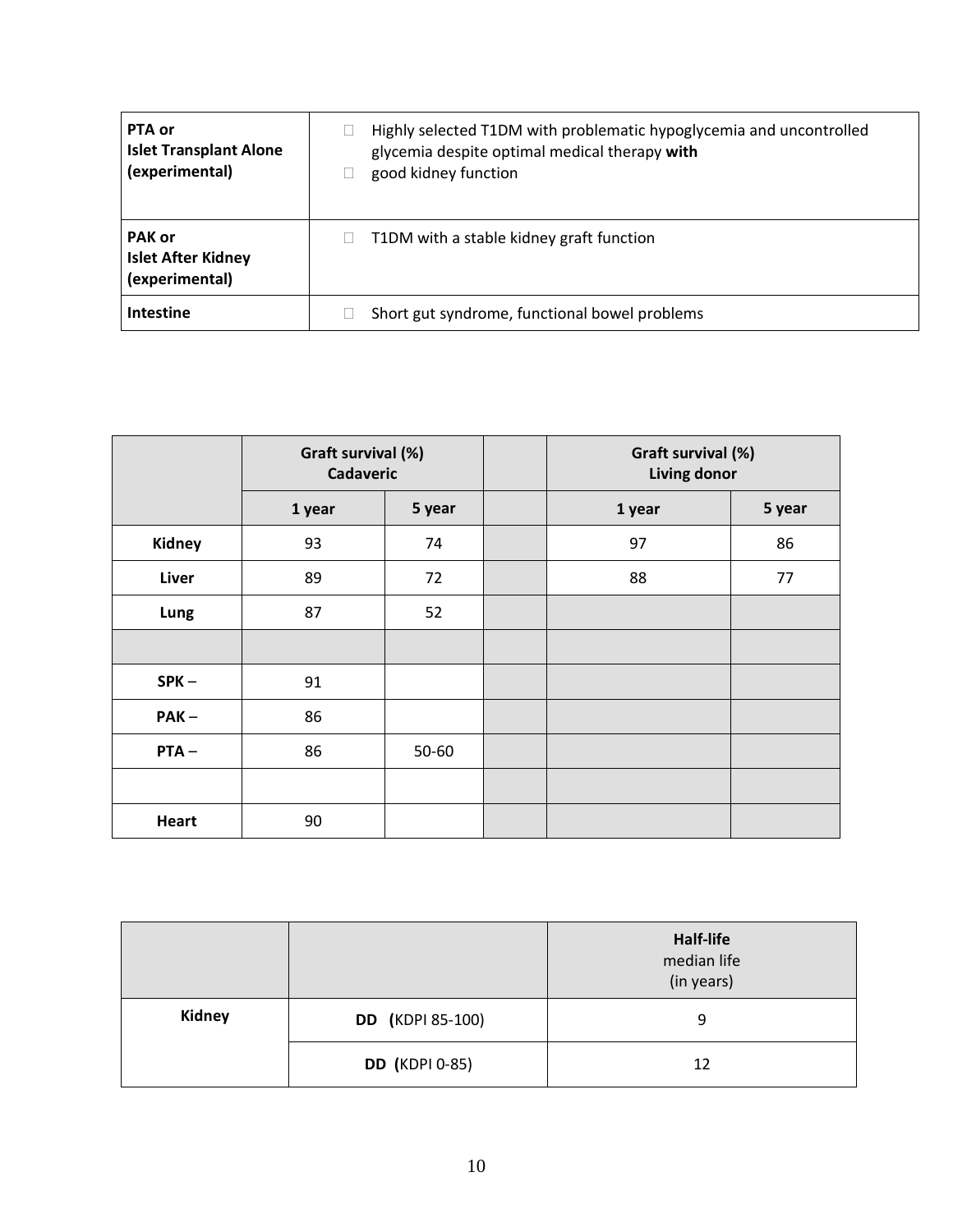|               | LD                   | 15 years      |
|---------------|----------------------|---------------|
|               | LD<br>0 mismatch     | 20 years      |
| <b>Heart</b>  |                      | $12-15$ years |
| <b>PTA</b>    |                      | 5-7 years     |
| <b>Islets</b> | insulin independence | 1-5 years     |
|               |                      |               |

**KDPI —** index indicating **quality of the kidney donor** which correlates with graft survival,

- range 0- 100%
- 0% the best, young donor
- 0-85% standard donors (half-life 12 years)

85-100% —extended criteria donors with shorter half-life (9 years)

#### Immunosuppression

Current forms of immunosuppression for transplantation, their mechanism of action and side effects.

- 1. **Calcineurin inhibitors** (cyclosporine, tacrolimus FK506) block T-cell activation by preventing IL-2 transcription. Side effects:
	- Both: **Nephrotoxicity**, hyperlipidemia, hypertension, neurotoxicity
	- Cyclosporine: gingival hyperplasia, hirsutism
	- Tacrolimus: more GI symptoms, mood changes and diabetes than cyclosporine

#### **2. Antimetabolites**

**Azathioprine** — inhibits lymphocyte proliferation by blocking nucleotide synthesis. Side effects: Pancytopenia

**Mycophenolate (MMF, CellCept)**: prevention of purine synthesis for B and T cells by reversible inhibition of IMP dehydrogenase (inhibits de novo purine synthesis) Side effects: Pancytopenia, hypertension, hyperglycemia, GI upset.

- 3. **mTOR inhibitors (sirolimus/rapamycin**) block T-cell activation and B-cell differentiation by preventing response to IL-2. Side effects: Pancytopenia, hyperlipidemia, insulin resistance, mouth ulcers, poor wound healing , hernia (avoid during the surgery).
- 4. **Steroids (prednisone)** Inhibit NF-κB, B- and T-cell function suppression and inhibition of transcription of many cytokines. T-cell apoptosis induction. Used for induction after Tx, maintenance and acute rejection episodes. Side effects: Osteoporosis, Cushing syndrome, hyperglycemia and diabetes – increased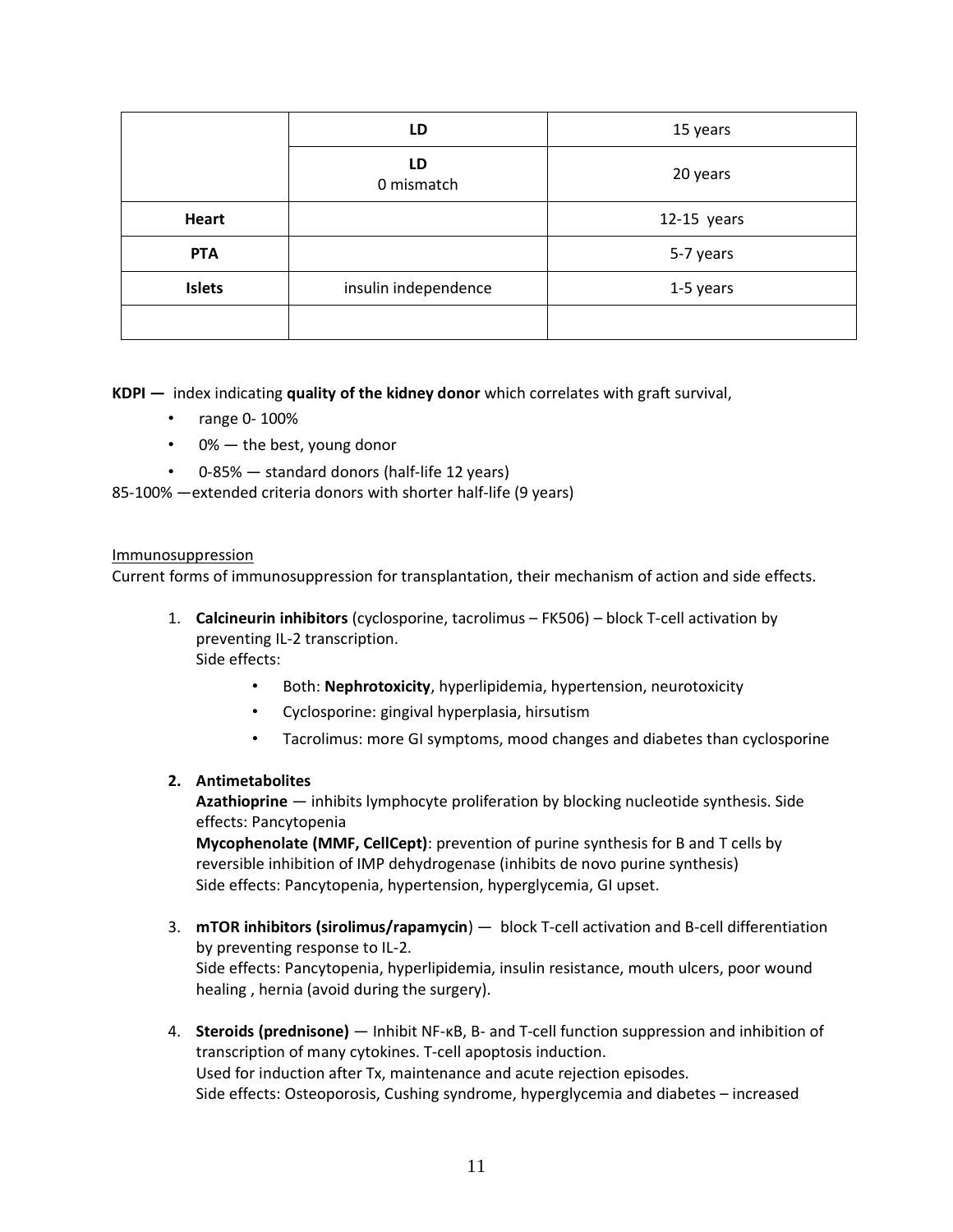insulin resistance, peptic ulcers, amenorrhea, adrenal cortex atrophy and secondary adrenal insufficiency when abrupt withdrawal, cataracts, avascular necrosis of the femoral head.

#### Graft Definition

**Autograft** — Organ graft or tissue in which recipient and donor is the same individual (e.g. autologous pancreatic islet transplantation after total pancreatectomy, autologous skin grafts in burn victims, autologous bone marrow transplants, saphenous vein in CABG).

**Isograft** — (or syngeneic graft) organ graft or tissue transplanted from a donor who is genetically identical to the recipient (e.g. first kidney transplantation was performed between monozygotic twins in 1954 by Joseph E. Murray at Peter Bent Brigham Hospital in Boston – no immunosuppression was needed).

**Allograft** — organ graft or tissue transplanted to a recipient from a genetically non-identical donor of the same species.

**Xenograft** — organ graft or tissue transplanted from a donor of a different species from the recipient.

**Orthotopic** — organ graft or tissue transplanted in the position of previously removed native organ (e.g. native liver is removed and replaced by the donor organ in the same anatomic position as the original liver).

**Heterotopic** — organ graft or tissue transplanted in the different location than existing/native organ (e.g. kidney graft transplanted on iliac fossa, the existing kidneys are not usually removed unless they are causing problems like recurrent infections, uncontrolled hypertension or they are greatly enlarged as they can present in PKD).

**CIT — cold ischemia time** — refers to the time from when the organ is cooled with preservation solution (organ procurement – after cross clamp of the aorta) to the release of the vascular clamp of anastomosis.

- **1) WIT —** warm ischemia time for Donation after Cardiac Death, it is the time between donor extubation and inititiation of the cold perfusion of the organ.
- □ For kidneys should not exceed 90 mins.
- $\Box$  For liver or pancreas should not exceed <30 mins.

#### Methods of preservation:

- Flushing organs and storage with preservation solution (e.g. UW University of Wisconsin fluid).
- Storage in hypothermic conditions (so called "cold storage") or mechanical pulsatile perfusion pumps with preservation solution imitating physiologic circulation (pressure, flow, resistance) of the donor (Lifeport machine for kidneys). Pulsatile perfusion can be hypothermic or normothermic, optionally oxygenated.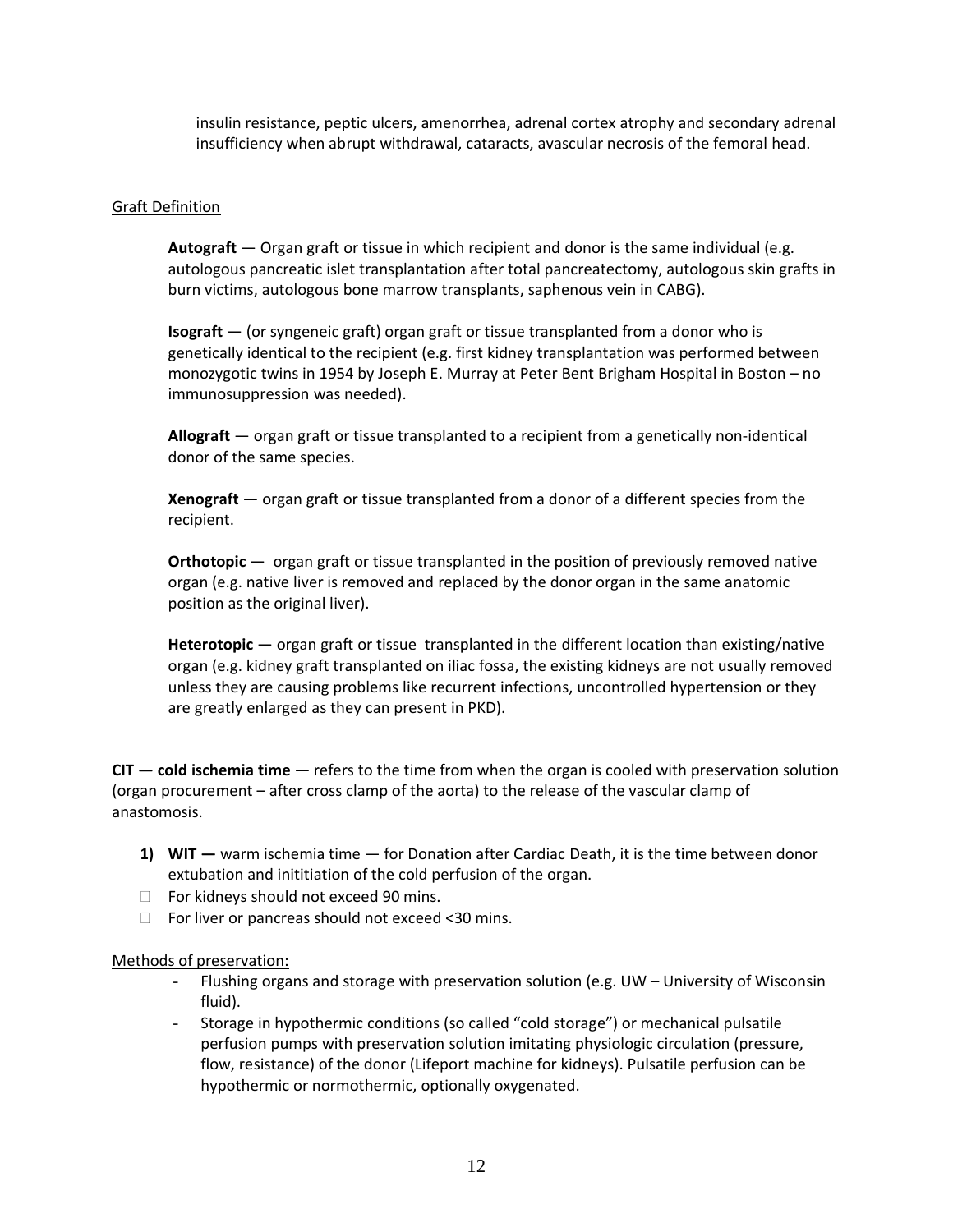|                          | Optimal    | Up to                                     |
|--------------------------|------------|-------------------------------------------|
| <b>Heart</b>             | 4 hours    | 6 hours                                   |
| <b>Lungs</b>             | 4-6 hours  | 8 hours                                   |
| <b>Liver</b>             | 6-10 hours | 12 hours                                  |
| <b>Pancreas</b>          | <8 hours   | <12 hours                                 |
| <b>Intestines</b>        | 6-12 hours | $\overline{\phantom{a}}$                  |
| <b>Kidneys</b>           | 36 hours   | Up to 48 ice storage, 72 hours<br>on pump |
| <b>Pancreatic islets</b> | <8 hours   | $<$ 12 hrs                                |

| Table - acceptable cold ischemia times for transplanted organs |  |
|----------------------------------------------------------------|--|
|----------------------------------------------------------------|--|

## Type of rejection

- a) H**yperacute rejection** within minutes or first few hours after transplantation, necrotic ischemia to the graft due to graft vessel thrombosis. Mediated by preformed antibodies present before transplantation with specificity to the graft endothelial cells. Nowadays hyperacute rejection is not a big problem in transplantation since every donor and recipient are matched for blood type and serum of recipient is tested for preformed antibodies against the prospective donor (cross match).
- b) A**ccelerated acute rejection** mechanism similar as above, has been used to categorize episodes of renal dysfunction occurring during the first several days (3-7 days) after transplantation.
- c) A**cute rejection** within days or weeks after transplantation, main cause for early graft failure. Maintenance immunosuppression play very crucial role in prevention of this rejection by blocking the activation/proliferation of alloreactive T cells.
- d) C**hronic rejection** within months to years, indolent type of rejection, gradual, insidious loss of graft function.

#### Controlling upper GI variceal bleeding

- 1) **Endoscopic therapies** (advantage minimal invasive)
	- a. endoscopic esophageal band ligation – current treatment of choice for bleeding and nonbleeding esophageal varices
	- b. endoscopic injection (adrenaline)
	- c. endoscopic sclerotherapy vascular obliteration by injection of a sclerosing agent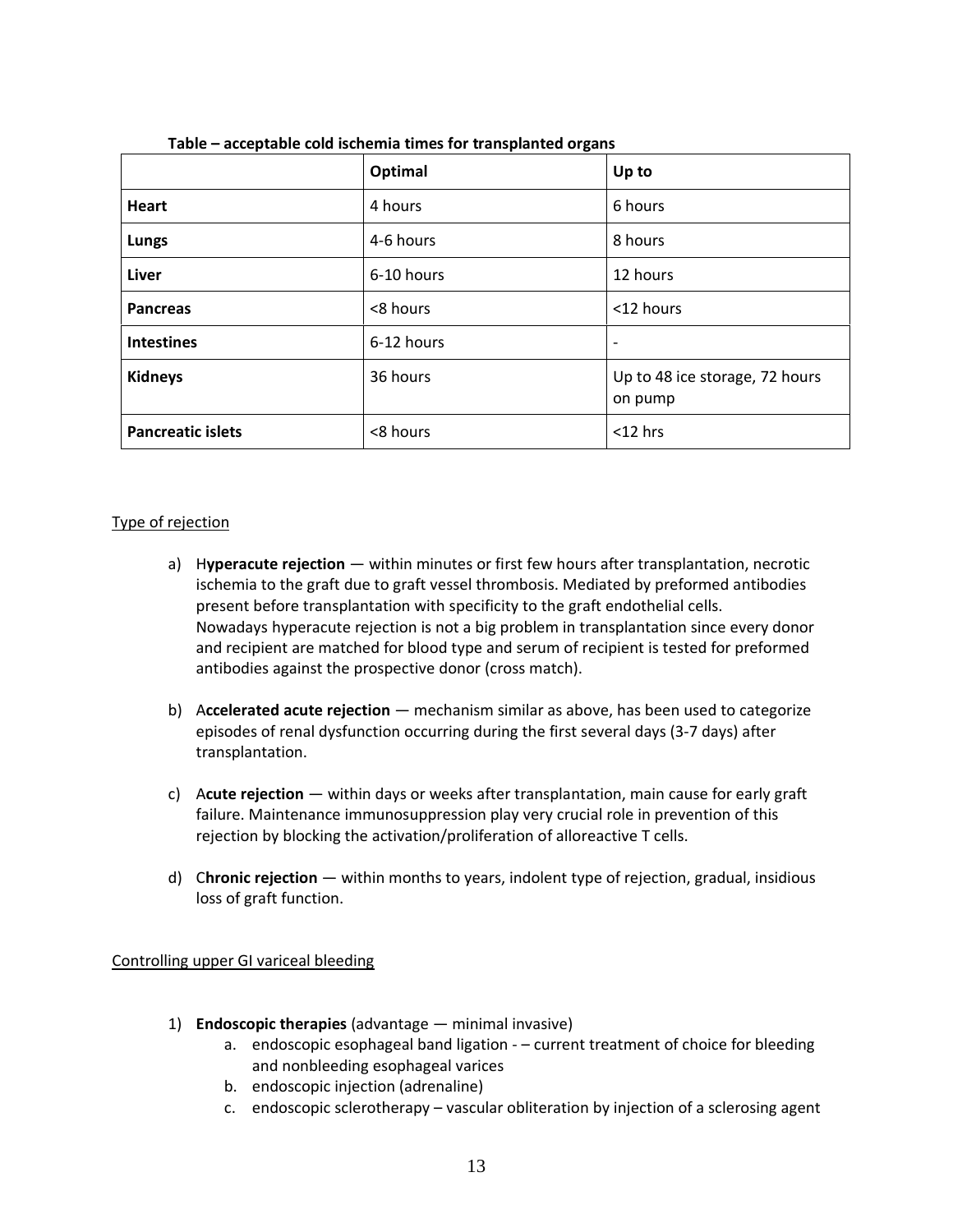No longer used: esophageal tamponade (Sengstaken-Blakemore tube or Linton-Nachlas tube); was used in the past in emergent variceal bleeding; nowadays rarely needed since endoscopy is available.

High recurrence rate (re-bleeding) after esophageal tamponade, risk of aspiration and esophageal perforation limits use of tamponade.

- 2) **TIPS** indications:
	- $\alpha$ . Recurrent/persistent esophageal variceal bleeding rescue treatment in patients with recurrent bleeding despite combination therapy with endoscopic band ligation
	- $\beta$ . Refractory ascites or hepatic hydrothorax (resistant to diuretics)
	- Budd-Chiari syndrome
	- $\delta$ . As the bridging procedure for patient on the waiting list for liver transplant

Complication is encephalopathy. Needed specialized IR team experienced in those procedures, usually available in high reference liver centers.

#### Surgical anatomy of common liver resections:

left hepatic lobectomy, right hepatic lobectomy, extended right hepatic lobectomy (right trisegmentectomy)

"A good knowledge of the anatomy of the liver is a prerequisite for modern surgery of the liver" H. Bismuth

The plane of division between the right and left lobe of the liver is not, as it seems, the falciform ligament, but rather a plane passing through the bed of the gallbladder and the notch of the IVC with no clear indications on the surface (Cantlie line).

We divide liver into functional lobes and segments based on arterial blood supply, portal venous blood supply and biliary drainage. The most well-known and clinically used is the hepatic segmentation proposed by Couinaud and modified by Bismuth.

Eight segments are described: one for the caudate lobe (segment I), three on the left (II, III and IV) and four on the right (V, VI, VII and VIII).

- $\Box$  Left hepatectomy: removal of all the liver tissue to the left of Cantle's line.
- $\Box$  Right hepatectomy: removal of all the liver tissue to the right of Cantle's line.
- $\Box$  Extended right hepatectomy  $-$  when indicated segment IV can be included in resection alongside with the right liver. Initial steps similar for right hepatectomy. The plane for transection is along the right side of the falciform ligament – from the groove separating the middle and left hepatic veins (cranially) to the right side of the umbilical fissure caudally. Transection is directed towards the medial aspect of the right hilar plate while avoiding the confluence of the left and right hepatic ducts.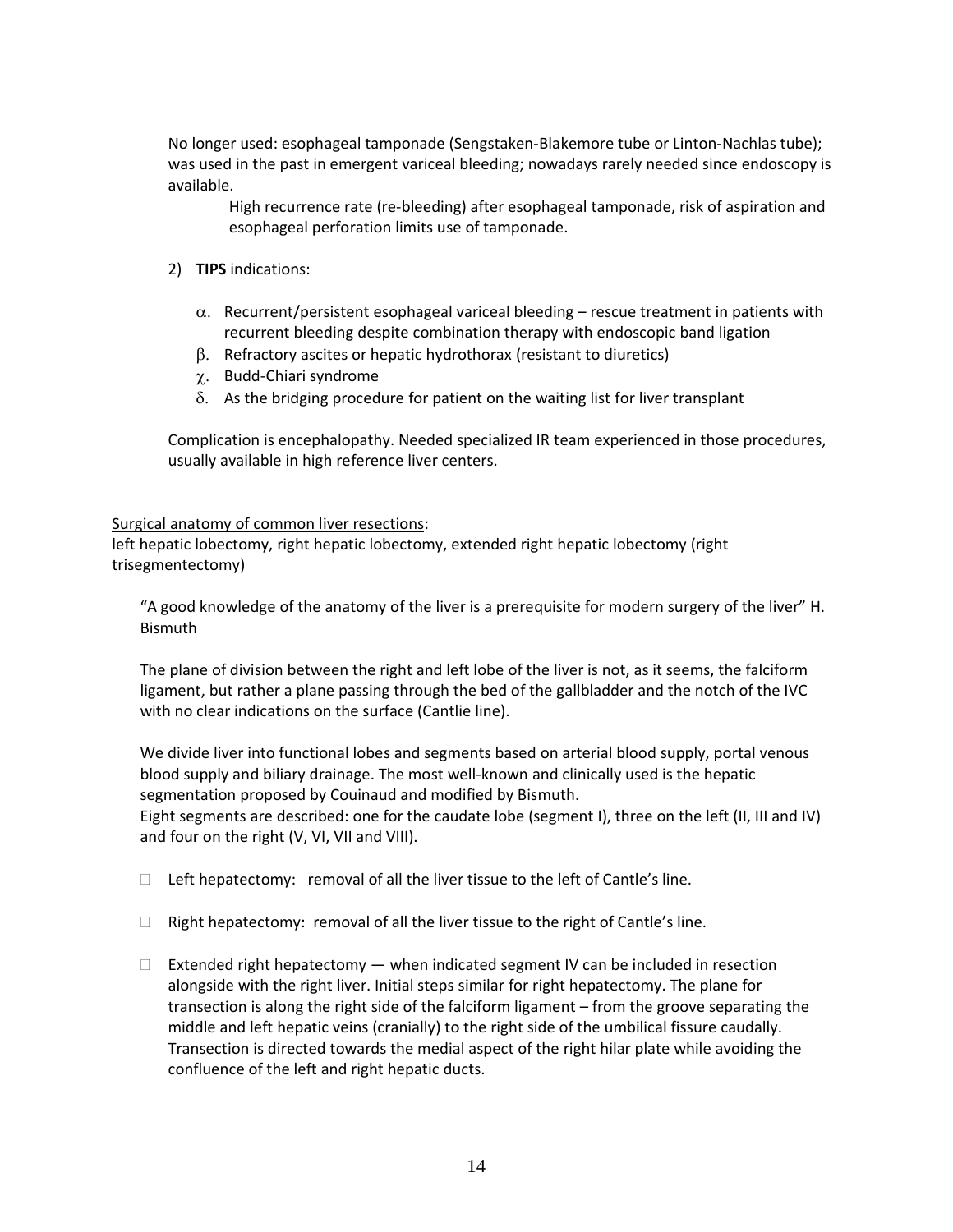Segment I corresponds to the caudate lobe, close proximity to IVC, venous blood directly drained to IVC through small veins.

In about 17% the right (replaced of accessory) hepatic artery branches from superior mesenteric artery and pass to the right/behind (or occasionally in front of) the common bile duct in front of the portal vein

 $\Box$  Describe the standard methods of implantation/revascularization for liver and kidney allograft.

**Kidney allograft** — implanted extra-peritoneally on left or right iliac fossa of the recipient (some transplant surgeons prefer right iliac fossa since the vessels are more superficial on the right side — this side might be used first during 1<sup>st</sup> kidney transplant). After exposition of recipient's iliac vessels, donor's renal vein is anastomosed with external iliac vein of the recipient (end-toside anastomosis). Next, renal artery is anastomosed with recipient's external iliac artery (endto-side). Renal artery in deceased donor kidney is procured with an aortic patch (so called "Carell patch") which helps during implantation. This, as opposed to living donor kidneys, which are procured without a patch. After completion of anastomoses, "Satinsky clamp" is released from recipient's external iliac artery and blood starts to flow to the transplanted kidney (reperfusion). Procedure ends with implantation of ureter into the bladder on J-J catheter (in most of the cases urine can be observed ?? from ureter immediately after reperfusion).

#### **Liver allograft**

Portal flow: end-to-end portal anastomosis

## Systemic outflow

- () IVC to IVC end-to-end (requires complete clamping of recipient IVC -- blood flow halted)
- () **piggy-back technique** (partial clamping of IVC, flow through recipient IVC maintained patient more stable)
	- (a) side-to side IVC to IVC or
	- (b) hepatic veins to hepatic vein at orifice in recipient IVC

#### Arterial inflow

- $\Box$  donor celiac trunk to the recipient common hepatic artery end-to end or
- $\Box$  donor celiac trunk to the recipient aorta via arterial conduit (donor iliac artery)

#### Prevention of wound infection in transplant recipients

- $\Box$  ERAS in transplant surgery  $-$  proper preparation of the patient (nutritional status, strict control of diabetes, smoking cessation, weight control, bariatric approach first if morbid obesity).
- $\Box$  Perioperative antibiotic prophylaxis -- 1<sup>st</sup> dose 60 min prior to incision, continued up to 24 hours postoperatively.
	- Cefazolin 1-2 g IV every 8 hours (if <  $60kg 1g$ , if  $\geq 60kg 2g$ ).
	- If beta lactam allergy: Ciprofloxacin 400 mg IV every 12 hours AND Clindamycin 600 mg IV every 8 hours.
	- Do not use Gentamycin due to nephrotoxicity! $\mathbf{r}$